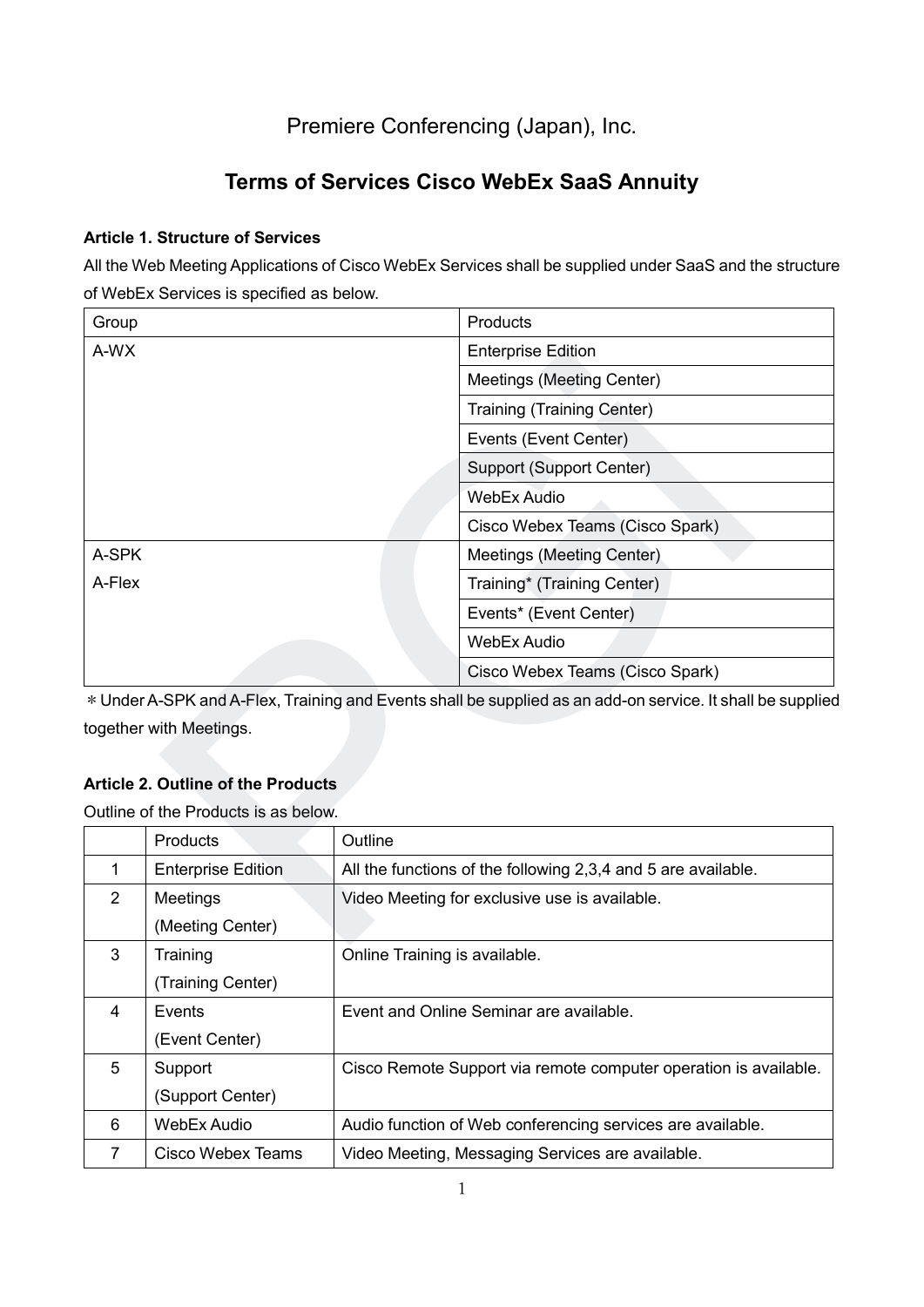| .<br>___<br>$\cdots$<br>. IS<br>--- |  |  |
|-------------------------------------|--|--|
|                                     |  |  |

#### **Article 3. A-WX License Model**

There are four Subscription Types (Licensing Models).

- 1. Employee Count:
- (1) This subscription is designed for a company to purchase the offering for each employee within their entire organization. For example, a 1000-employee organization will need to purchase 1000 licenses.
- (2) In order to purchase the Employee Count subscription, an organization must have a minimum of 100 employees.
- 2. Active User:
- (1) This subscription is designed for organizations that expect broad usage of Cisco WebEx services, expect the usage to grow over time, and prefer a fixed annual payment.
- (2) In this model, the initial subscription is based on 15 percent of the total employee count or 75 licenses, whichever is greater, yet all employees receive access to the Cisco WebEx service.
- (3) In year two, Cisco will calculate the number of active users averaged over the immediately preceding three-month period (months 9, 10, and 11) to determine the new subscription count.
- (4) An employee becomes an Active User when the employee hosts one (1) or more meetings per month using the Cisco WebEx or Cisco Webex Teams™ service. The year-two subscription is the number of active users calculated in the audit or the amount of the initial subscription, whichever is greater, meaning that if the number of active users falls below 15 percent of the total employee base, the customer still needs to renew for the full 15 percent. For purchase the Employee Count subscription, an organization must have a minimeters.<br>User:<br>User:<br>User:<br>ubscription is designed for organizations that expect broad usage of Cisco WebE<br>the usage to grow over time, and prefe
- 3. Named User:
- (1) This subscription is designed for organizations that want the simplest possible approach to buying Cisco WebEx applications.
- (2) A Named User is any individual who may schedule and host meetings. User accounts are individualized and may not be shared or used by anyone other than the one employee to whom the user account is assigned.
- 4. Ports:
- (1) With the Ports model, customers have access to a specific number of concurrent users, shared across the entire system. For example, if a customer purchases a license for 100 ports, 100 people (participants) can use the Cisco WebEx service at any one time. The breakdown might be anything from a single meeting with one host and 99 attendees, or 50 meetings each with a single host and a single attendee. Whatever the breakdown, the total number of users across the system at any one time cannot exceed 100. If the 101st person tries to attend (or host) a meeting, that person will count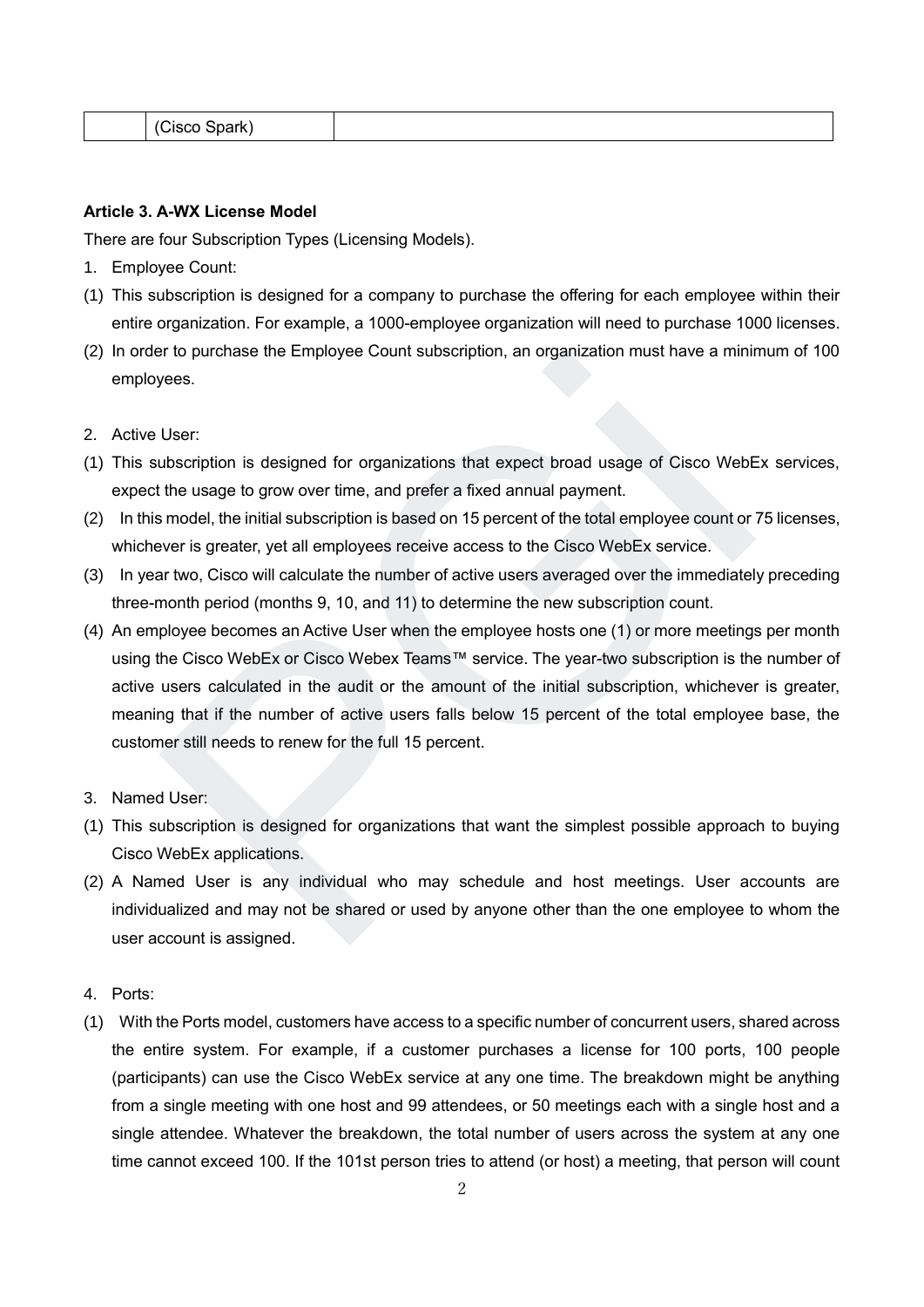toward overage.

|                    | <b>Employee Count</b>                                | <b>Active User</b>  | <b>Named User</b>                                                                     | Ports                            |
|--------------------|------------------------------------------------------|---------------------|---------------------------------------------------------------------------------------|----------------------------------|
| Product            | Enterprise Edition, Meeting Center                   |                     | Enterprise Edition, Meetings,                                                         | Meetings, Support                |
|                    |                                                      |                     | Training, Events, Support, Enterprise                                                 |                                  |
|                    |                                                      |                     | Edition (without Teams), Meetings                                                     |                                  |
|                    |                                                      |                     | (without Teams)                                                                       |                                  |
| Quantity           | User must license for                                | Minimum 15 percent  | Meeting<br>Center minimum<br>$\overline{1}$                                           | Minimum 2 ports                  |
| constraints        | employee<br>entire                                   | of total employee   | license;<br>Enterprise<br>Edition                                                     |                                  |
|                    | count; minimum 100                                   | count; minimum 75   | minimum 25 licenses                                                                   |                                  |
|                    | licenses                                             | licenses (whichever |                                                                                       |                                  |
|                    |                                                      | is greater)         |                                                                                       |                                  |
|                    |                                                      |                     |                                                                                       |                                  |
| Quantity           |                                                      |                     | Minimum 1 additional license; change orders will co-term to the subscription's length |                                  |
| constraints<br>for |                                                      |                     |                                                                                       |                                  |
| change orders      |                                                      |                     |                                                                                       |                                  |
|                    |                                                      |                     |                                                                                       |                                  |
| Initial<br>terms   | 12, 24, 36, 48, and 60 months                        |                     |                                                                                       |                                  |
| available          |                                                      |                     |                                                                                       |                                  |
|                    |                                                      |                     |                                                                                       |                                  |
| Renewal<br>terms   | 12 months                                            |                     |                                                                                       |                                  |
| available          |                                                      |                     |                                                                                       |                                  |
|                    |                                                      |                     |                                                                                       |                                  |
| Payment terms      | Prepay for initial term, monthly, and annual billing |                     |                                                                                       |                                  |
| Quantity           | Must<br>license<br>for                               | Minimum 15 percent  | Subscription<br>Services<br>Core                                                      | Minimum 2 ports                  |
| constraints        | employee<br>entire                                   | of total employee   | minimum 1 license; Enterprise                                                         |                                  |
|                    | count; minimum 100                                   | count; minimum 75   | Edition minimum 25 licenses                                                           |                                  |
|                    | licenses                                             | licenses            |                                                                                       |                                  |
|                    |                                                      |                     |                                                                                       |                                  |
| Maximum            | 1000 per session                                     | 1000 per session    | Meetings: 25, 200 per session                                                         | many<br>As<br>ports<br>as<br>the |
| participants       |                                                      |                     | Enterprise Edition: 200, 1000                                                         | subscriber owns, up to 1000      |
| without overage    |                                                      |                     | per session                                                                           |                                  |
| (Participant       |                                                      |                     | Training: 30, 200 per session                                                         |                                  |
| Capacity equals    |                                                      |                     | Support: 5 per session                                                                |                                  |
| Host<br>plus       |                                                      |                     | Events: 100, 500, 1000, 3000                                                          |                                  |

# **Article 4. A-WX The Limitations of License Model**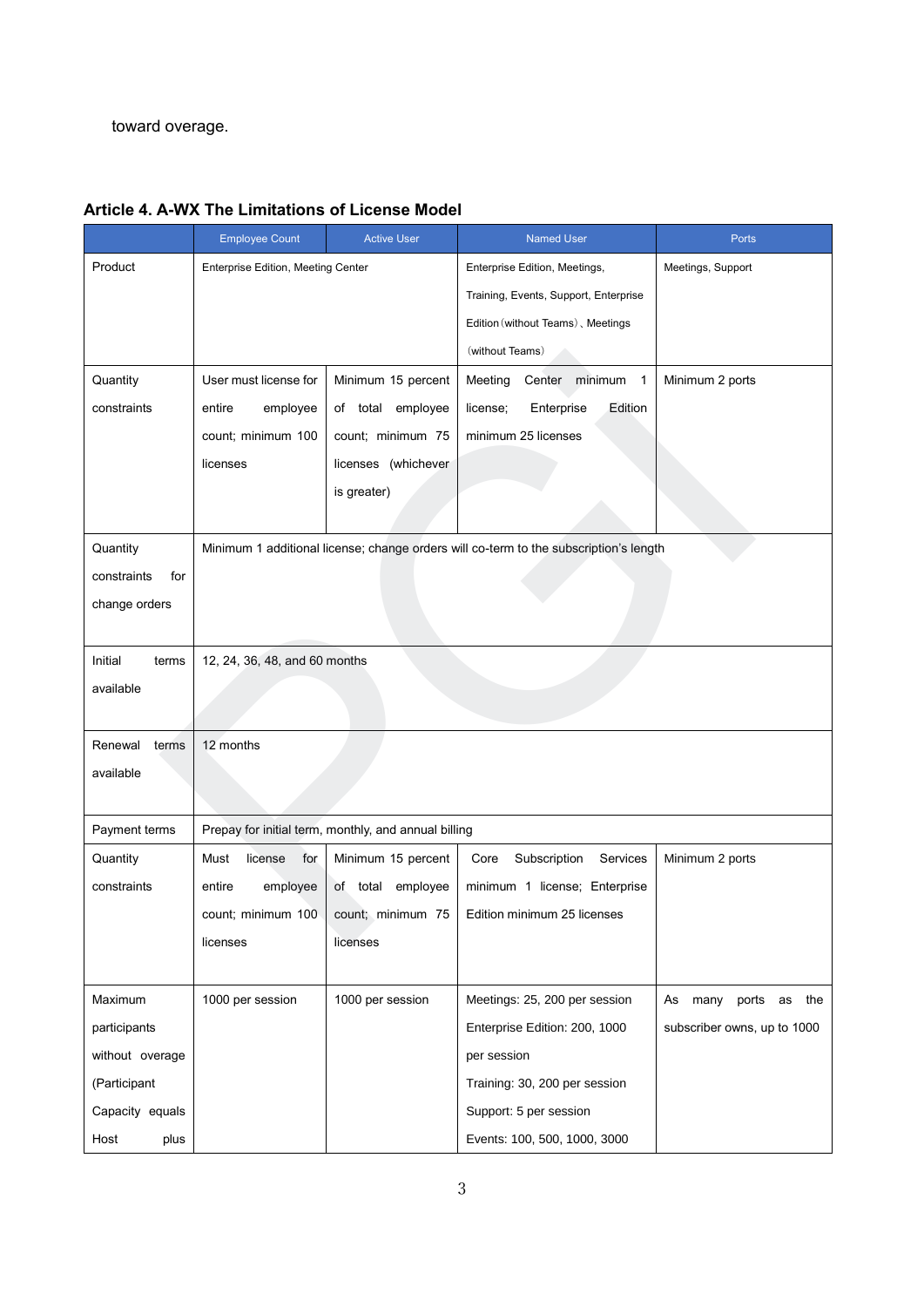| Attendees)                                                |                                                                                                                                      |                                                                                      | per session                                                                                      |                               |  |
|-----------------------------------------------------------|--------------------------------------------------------------------------------------------------------------------------------------|--------------------------------------------------------------------------------------|--------------------------------------------------------------------------------------------------|-------------------------------|--|
|                                                           |                                                                                                                                      |                                                                                      |                                                                                                  |                               |  |
| Overage                                                   |                                                                                                                                      | If the total number of users connected to a physical server or online service at any |                                                                                                  |                               |  |
|                                                           |                                                                                                                                      |                                                                                      | one point exceeds the maximum participants for that service, an attendee overage                 | number of meeting attendees   |  |
|                                                           | fee will be charged.                                                                                                                 |                                                                                      |                                                                                                  | (including the meeting host), |  |
|                                                           |                                                                                                                                      |                                                                                      |                                                                                                  | as measured by the total      |  |
|                                                           |                                                                                                                                      |                                                                                      |                                                                                                  | number<br>of<br>network       |  |
|                                                           |                                                                                                                                      |                                                                                      |                                                                                                  | connections connected to a    |  |
|                                                           |                                                                                                                                      |                                                                                      |                                                                                                  | physical server or any online |  |
|                                                           |                                                                                                                                      |                                                                                      |                                                                                                  | service, exceeds the total    |  |
|                                                           |                                                                                                                                      |                                                                                      |                                                                                                  | number of ports purchased,    |  |
|                                                           |                                                                                                                                      |                                                                                      |                                                                                                  | an average fee will be        |  |
|                                                           |                                                                                                                                      |                                                                                      |                                                                                                  | charged.                      |  |
| 1.                                                        | Article 5. A-SPK and A-Flex Basic License Model<br>In principle the basic structure is as follow;-<br><b>Business Messaging (M1)</b> |                                                                                      |                                                                                                  |                               |  |
|                                                           |                                                                                                                                      |                                                                                      | The participants may exchange messages with other users or groups and share files with them      |                               |  |
|                                                           |                                                                                                                                      |                                                                                      | Anyone may send messages by selecting sender's address of the company address book or b          |                               |  |
|                                                           |                                                                                                                                      |                                                                                      | inputting address to start messaging with clients, partners and other people to whom you wish to |                               |  |
|                                                           | communicate. The main functions are as follows;-                                                                                     |                                                                                      |                                                                                                  |                               |  |
|                                                           | (1) You may purchase storage of Cisco Webex Teams as well. The number of users multiplied by 5GI                                     |                                                                                      |                                                                                                  |                               |  |
| shall be supplied and it will be pooled within the users. |                                                                                                                                      |                                                                                      |                                                                                                  |                               |  |
|                                                           | (2) The manager of the participants may access to the management function and information such a                                     |                                                                                      |                                                                                                  |                               |  |
|                                                           | single sign-on, call log, usage report and so forth.                                                                                 |                                                                                      |                                                                                                  |                               |  |
|                                                           |                                                                                                                                      |                                                                                      | (3) Manager may provision, manage and analyze the experience total of Cisco Webex Teams by Cisc  |                               |  |
|                                                           |                                                                                                                                      |                                                                                      | Webex Control Hub (standard). In the case of WebEx account based on non-common ID base,          |                               |  |
|                                                           | will be managed in the site of Cisco WebEx.                                                                                          |                                                                                      |                                                                                                  |                               |  |
|                                                           | 2. Basic Meetings (M2)                                                                                                               |                                                                                      |                                                                                                  |                               |  |

### **Article 5. A-SPK and A-Flex Basic License Model**

## **1. Business Messaging (M1)**

- (1) You may purchase storage of Cisco Webex Teams as well. The number of users multiplied by 5GB shall be supplied and it will be pooled within the users.
- (2) The manager of the participants may access to the management function and information such as single sign-on, call log, usage report and so forth.
- (3) Manager may provision, manage and analyze the experience total of Cisco Webex Teams by Cisco Webex Control Hub (standard). In the case of WebEx account based on non-common ID base, it will be managed in the site of Cisco WebEx.

## **2. Basic Meetings (M2)**

Basic Meetings (M2) include video and content sharing and take place within the Cisco Webex Teams apps. with up to 25 Users. Because these meetings are linked to a Cisco Webex Teams message space, they can be joined via the Cisco Webex Teams apps., a Cisco IP phone registered to Cisco Webex Teams, or room devices. Capabilities include:

- (1) Instant Cisco Webex Teams Meetings are initiated from within the Cisco Webex Teams apps. with a simple click. When in the relevant space, simply click the Call activity circle. Once a meeting is started, in the space anyone can join or add guests from outside of the space.
- (2) Join a scheduled meeting from the Cisco Webex Teams apps. or any Cisco Webex Teams device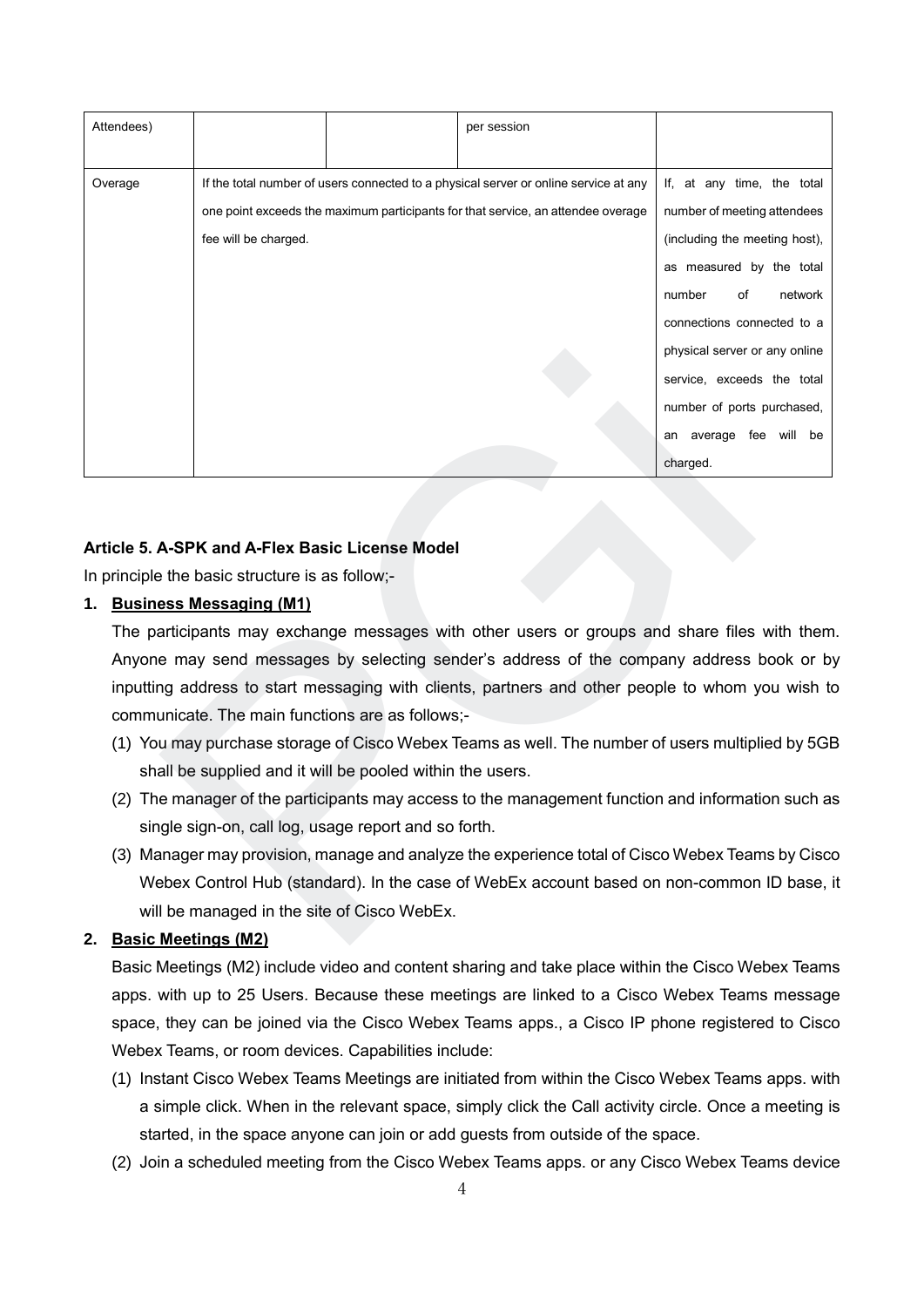registered to Cisco Webex Teams.

(3) Scheduled meetings are possible with Cisco Webex Teams Hybrid Services. By enabling the Calendar Service, users can add @spark to their Microsoft Outlook invite, which not only will create a Cisco Webex Teams space, but will also put the click-to-join information at the bottom of the invite.

### **3. Advanced Meetings (M3)**

Advanced Meetings (M3) include everything in Cisco Spark basic meetings (M2) plus these capabilities:

- (1) Host meetings with all the capabilities powered by Cisco WebEx. This includes Cisco WebEx Meetings video conferencing (Formaly CMR Cloud). Anyone can join on any device, including mobile devices, web, phones via the Public Switched Telephone Network (PSTN), Cisco Webex Teams room devices (including the Cisco Webex Teams Board), Cisco IP phones registered to Cisco Webex Teams, Microsoft Skype for Business endpoints, third-party standards-based video endpoints, and more. ist meetings with ail the capabilities powered by Cisco WebEx. This includes Cit<br>eletings video conferencing (Formally CMR Cloud). Anyone can join on any devices<br>biblie devices, web, phones via the Public Switched Telephon
- (2) Each user with an advanced meetings subscription has a personal room with their own meeting URL and URI to make scheduling and joining meeting easy. A personal room can be used by anyone to join the meeting. It is constant and associated with the host that owns it. Prior to the host's arrival, the attendees wait in a lobby.
- (3) Ability to schedule meetings.
- (4) Meetings with up to 200 participants.

### **Article 6. A-SPK and A-Flex Products and License Model**

The products and license models of A-SPK are as follows;-

#### **1. Named User**

- (1) Named User accounts must be unique to the specific Employee, and they may not be shared or used by anyone other than your designated Employee. Named User may send messages and host meetings. Number of the meeting participants will be restricted by its authority.
- (2) Features included in the Named User
	- a. All features in Cisco Webex Teams Free
	- b. Host up to 3-party meetings in Cisco Webex Teams spaces
	- c. Space moderation
	- d. Compliance exports
	- e. Pooled storage, 5GB per user
	- f. Directory Integration with SSO
	- g. Unlimited Integration
	- h. Basic Technical Support Services
	- i. User management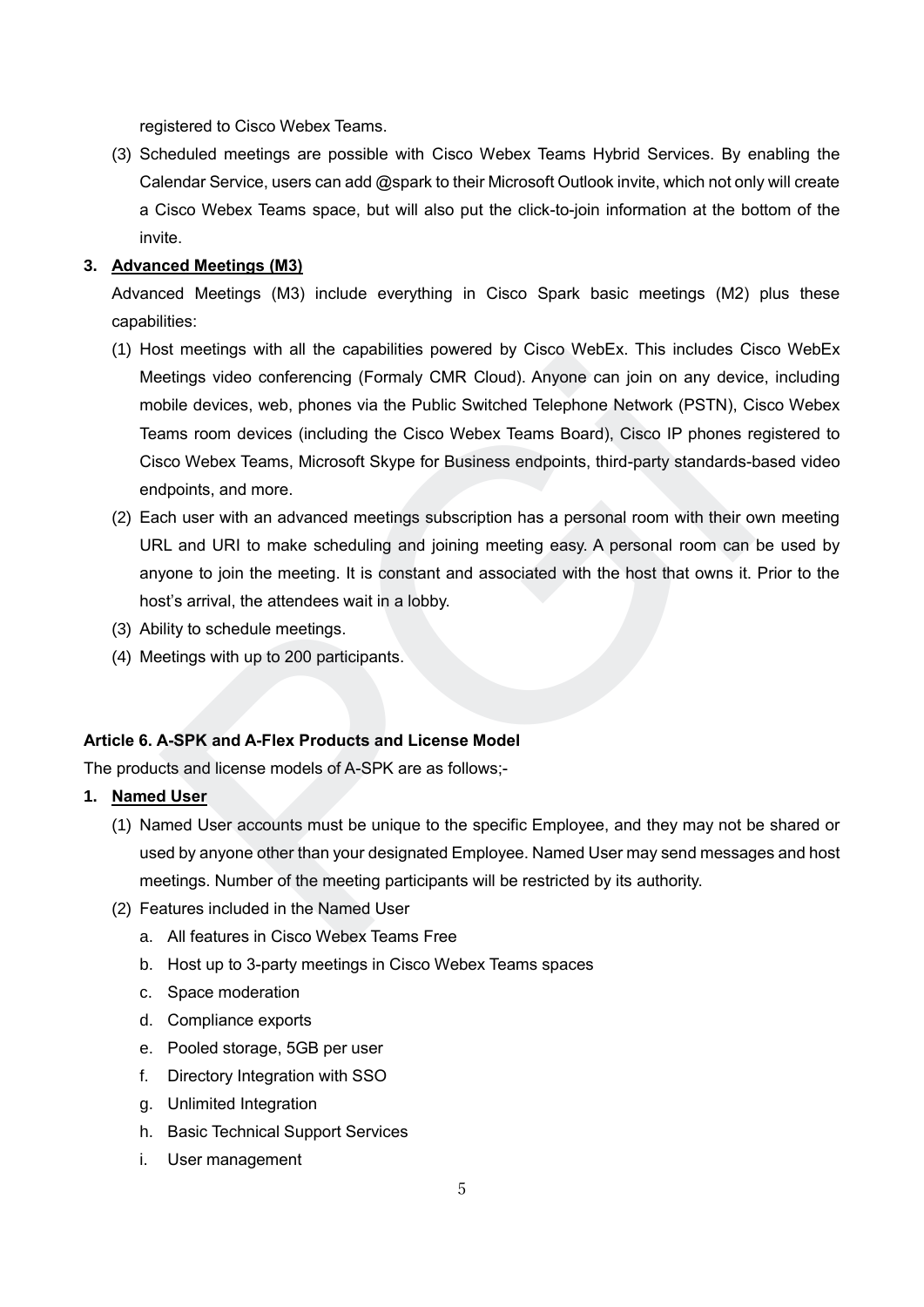- j. Cisco Webex Control Hub (standard)
- k. Host up to 25-party meetings in Cisco Webex Teams spaces
- l. Host up to 200-party meetings by Cisco WebEx
- m. Cisco WebEx Storage, 10 GB per site (NBR, Document)

### **2. Cisco Enterprise Agreement (EA)**

- (1) Under the Cisco Enterprise Agreement buying model, Subscribers purchase one subscription license for all Knowledge Workers. A "Knowledge Worker" is an employee or contractor who uses a computing or communications device as part of their job duties. Your minimum Order quantity is the greater of (a) the number of Employees as of the date of Order, adjusted annually for annual growth exceeding the Growth Allowance, or (b) 250. Each subscribed Knowledge Worker receives a Named User account.
- (2) True Forward process and calculation Offering of Cisco Enterprise Agreement

"True Forward" is an adjustment process that reconciles fees owed to Cisco when your use exceeds the amount you purchased under your subscription. True Forward event occurs when the use of technologies exceeds the authorities which you purchased. Under these situations, Cisco will perform the following True Forward process.

a. Cisco EA Manager of the Client (End User) will finalize True Forward process defined once every year as from the inception date (also the termination date of permanent software license) of Cisco Enterprise Agreement (Cisco EA)

b. Necessary Review or statement shall be performed by the Manager for Client Contract on the inventory evaluation including Smart Account UCM Required Licenses and numbers of Knowledge Workers currently introduced, the devices of public spaces and other necessary data. The Exceeded portion of 20% of Knowledge Workers and 50% of public spaces shall be evaluated and adjusted in the True Forward event. computing or communications device as part of their pio dutes. Four minimum Order<br>
greater of (a) he number of Employees as of the date of Order, adjusted annually<br>
standard User account.<br>
Harmed User account.<br>
Je Forward

c. Organization shall access to maximum or under the level of the technologies for the products purchased. Maximum level for the case of Client M will be M1, M2 and M3. The organization for the Client who purchased the product over M3 may access to from M1 to M3. If the Users use the services exceeding the authority which they purchased, it will be adjusted under the True Forward event.

d. If the numbers of Knowledge Worker, public space, designated Users, designated devices and designated licenses are reduced, the Clients may increase introduction and usage rate, but they can not request for refund.

e. Clients shall confirm whether or not subscription model purchased corresponds to the introduction authority, and if necessary they change its order and its subscription model in order to meet their requirement.

#### **3. Active User**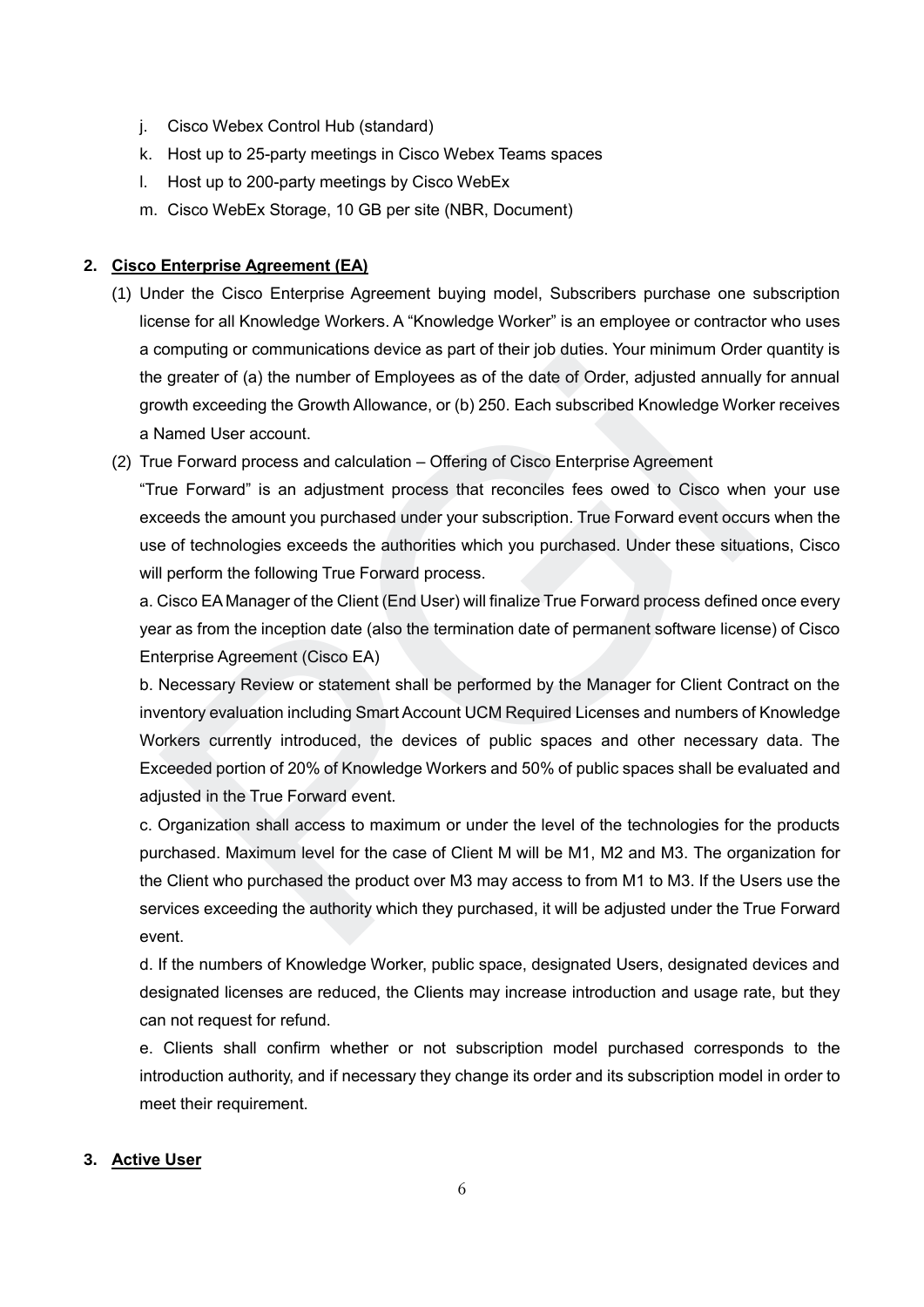- (1) Under the Active User, you are entitled to provision Cisco Meeting platform to all of your Knowledge Workers. However, you are billed only for Knowledge Workers (above a certain minimum) that initiate a Meeting ("Active Users").
- (2) In order to purchase Active User Flex Plan, there is a minimum subscription requirement. It will be the greater of the following: (a) 75 Users; (b) 15% of your Knowledge Workers
- (3) Features included in Cisco EA as well as Active User
	- a. All features in Cisco Webex Teams Free
	- b. Host up to 3-party meetings in Cisco Webex Teams spaces
	- c. Space moderation
	- d. Compliance exports
	- e. Pooled storage, 5GB per user
	- f. Single Sign-on (SSO) and directory integration
	- g. Unlimited Integration
	- h. Basic Technical Support Services
	- i. User Management
	- j. Cisco Webex Control Hub (standard)
	- k. Host up to 25-party meetings in Cisco Webex Teams spaces
	- l. Host up to 200-party meetings by Cisco WebEx
	- m. Cisco WebEx Storage, 50 GB (Network-Based Recording, documents)
	- n. Cisco Webex Teams Room Devices
	- o. Training 200
	- p. Events 1000
- (4) True Forward Process and Calculation Offering of Active User Meetings

"True Forward" is an adjustment process that reconciles fees owed to Cisco when your use exceeds the amount you purchased under your subscription. True Forward event occurs when the Client exceeds the authority for license or permissible range for the numbers of Knowledge Workers and public spaces of Active User Meeting. alures included in Cisco EA as well as Active User<br>All features in Cisco Webex Teams Free<br>Histarup to 3-party meetings in Cisco Webex Teams spaces<br>Space moderation<br>Compliance exports<br>Pooled storage, 5GB per user<br>Single Sig

a. For second year, 3 months before the inception date of the contract, we calculate the numbers of average Active Users for just before 3 months (9th, 10th and 11th month), and judges the subscription numbers.

b. Active User Authority shall be set at minimum level and it shall be reset at increased volume based on the outcome of True Forward event. Numbers of maximum Active User shall not be decreased and not credited to the Clients based on the outcome of True Forward event.

c. An Employee who has Cisco WebEx meeting with more than ad hoc call of one by one or with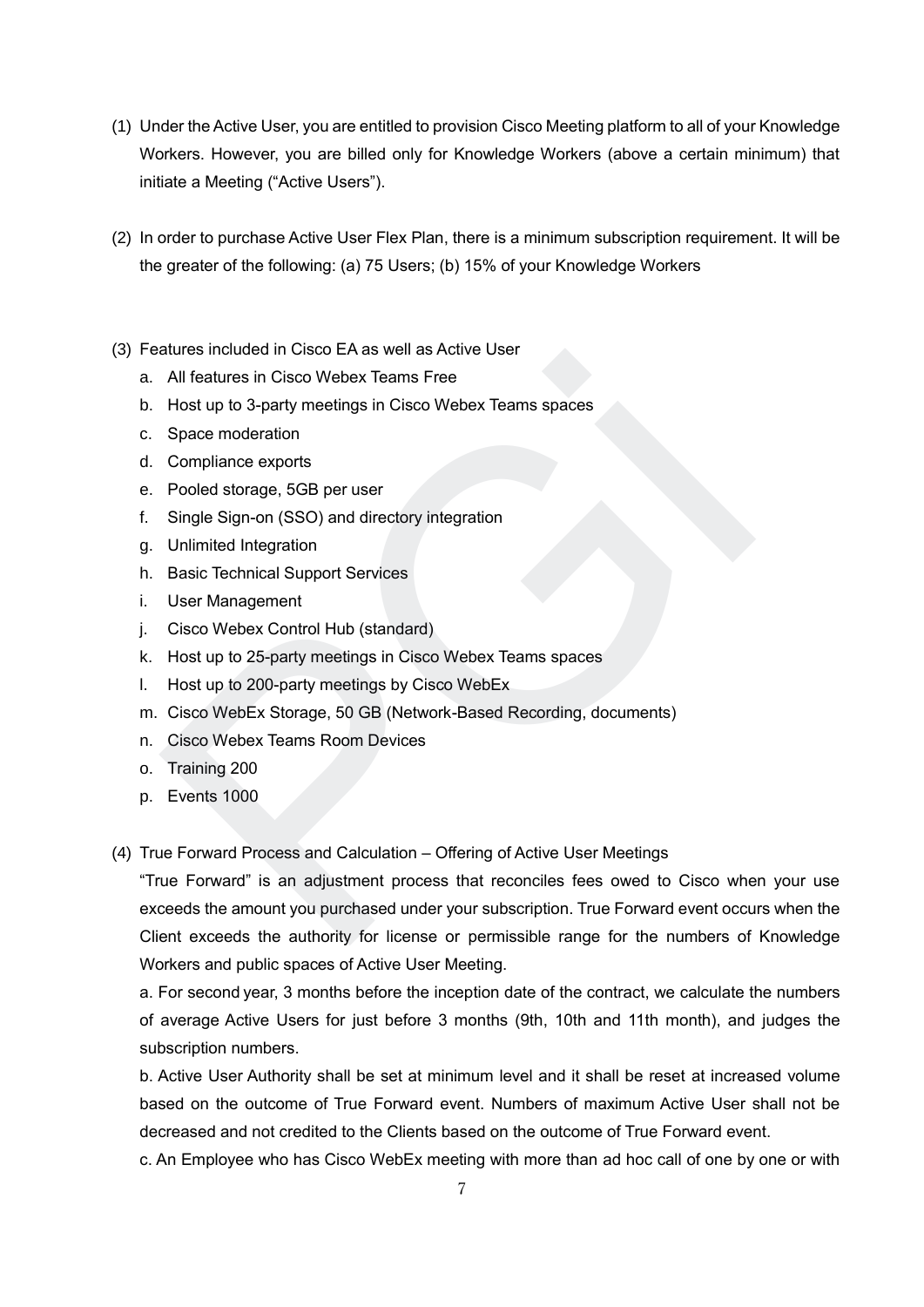host Cisco Webex Teams meeting more than once a month, he/she shall be regarded as an Active User.

d. Exceeded portion of current Active User authority calculated based on True Forward event shall be adjusted and the applied fee for the actual usage conditions for the past three months shall be evaluated.

e. At the termination of permanent software license, manager for the Active User Agreement of the Client shall finalize True Forward process defined.

f. Necessary Review or statement shall be performed by the Manager for Client Contract on the inventory evaluation including Smart Account UCM Required Licenses and numbers of Knowledge Workers currently introduced, the devices of public spaces and other necessary data. The Exceeded portion of 20% of Knowledge Workers and 50% of public spaces shall be evaluated and adjusted in the True Forward event.

g. If the numbers of Active User, Knowledge Worker, public space, designated Users, designated devices and designated licenses are reduced, the Clients may increase introduction and usage rate, but they can not request for refund.

h. Clients shall confirm whether or not subscription model purchased corresponds to the introduction authority, and if necessary they change its order and its subscription model in order to meet their requirement.

#### **4. A-SPK (Cisco Spark Flex Plan Shared Meeting)**

- (1) Under Cisco Spark Cloud Shared Meetings subscription, the authority for M3 shall be provided to the User.
- (2) Under Cloud Shared Meetings subscription, User may introduce video center style meeting service shared with all employees as a shared resource. User does not need to purchase each User subscription.
- (3) These subscriptions are the services to the Users who need to host all department or User group by introducing video devices of Cisco Webex Teams and Cisco Webex Board. Based on the numbers of Cloud Shared Meetings subscription the number of concurrent meetings which user may host shall be fixed. entory evaluation including Smart Account OCM Required Licenses and numbers of<br>orders currently introduced, the devices of public spaces and other necessary<br>conseded portion of 20% of Knowledge Workers and 50% of public sp
- (4) For Cloud Shared Meetings (only), you can register up to 250 users for every Cloud Shared Meetings subscription. You are entitled to an authority for Advanced Meetings (M3) subscription. You may have unlimited Cisco Webex Teams Meetings or WebEx Meetings as long as the total number of concurrent meetings you use does not exceed the number of concurrent meetings purchased in your Shared Meetings subscription. The number of concurrent meetings you use exceed the number of concurrent meeting purchased, Cisco reserves the right of performing True Forward process specified in the following sections.
- (5) True Forward Process and Calculation Offering of Shared Meetings "True Forward" is an adjustment process that reconciles fees owed to Cisco when your use